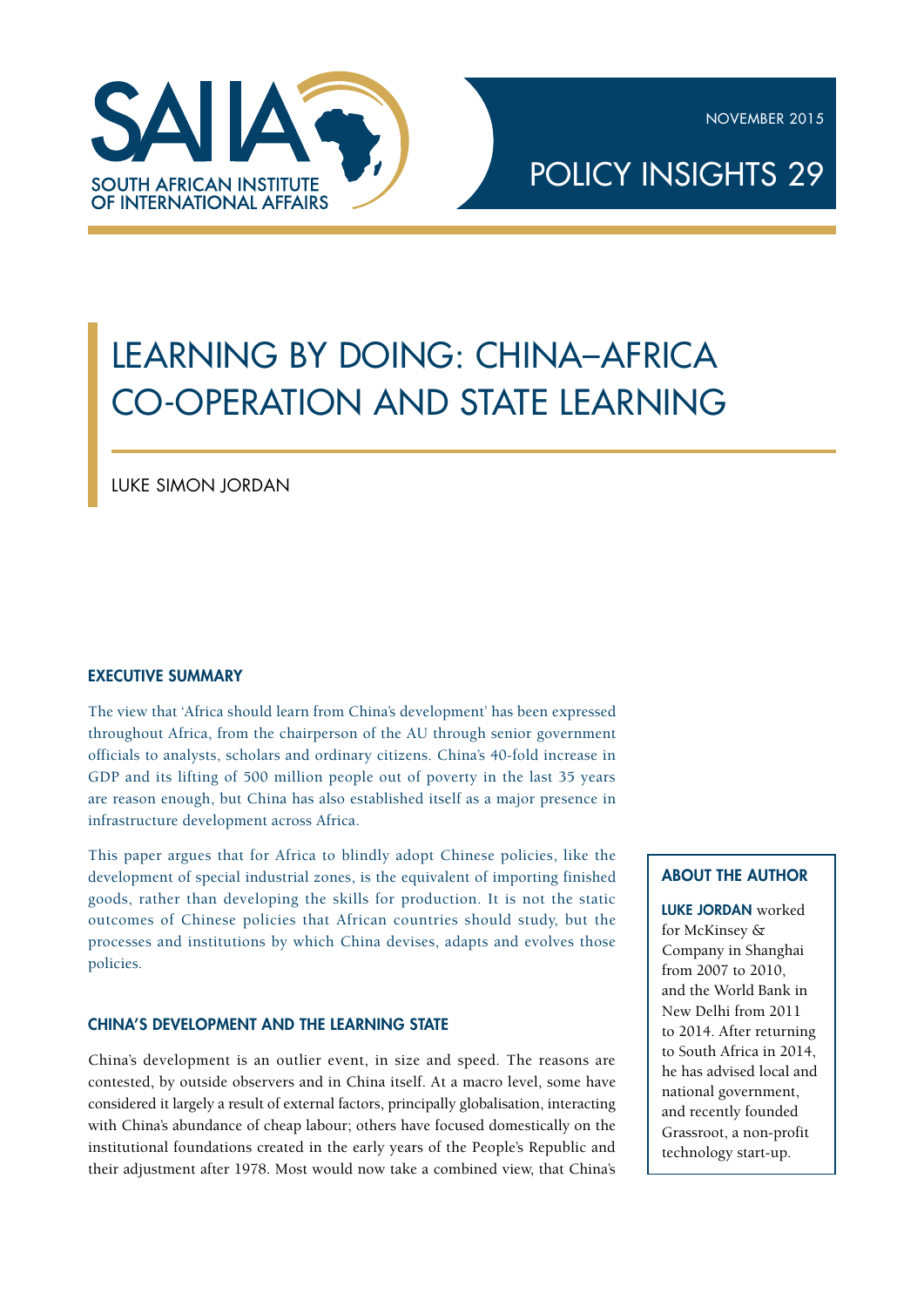special mixture of institutions and endowments enabled it to benefit from global economic restructuring over several decades, and then to drive that restructuring itself.<sup>1</sup>

At a micro level, policies and programmes in a range of sectors are cited as the primary contributors to China's growth. Some cite primary education – both high enrolment and high levels of literacy and numeracy; some the scale of infrastructure investment; others an aggressive industrial policy; yet others aspects of the financial system that promoted investment, such as housing funds, capped interest rates or currency controls.<sup>2</sup>

However, a striking pattern appears from the detailed record of these and other policies and programmes. In most, the initial design or implementation had mixed results or only small-scale success. At inception, policies and programmes in China are unremarkable. What differs in China is the pace at which policies and programmes improve and spread after inception. In all the sectors listed above, one can find poor initial policies and results, and argue that the sector cannot have helped China's development. A few years later one finds much stronger results in the same sector, and can argue that those results made the difference.

This suggests that the primary cause of China's development may not lie in any set of static policies, but in the dynamic process of state learning that continuously adjusts them. The Chinese state's ability to learn is a product of its institutions and processes. Fortunately, those have been studied in increasing depth.<sup>3</sup> They can be summarised as follows.

- • Goals are ratcheted up to be impossible under current policies, through conferences among officials and scholars, planning processes and regular cabinet-level retreats.
- Budgets are made available or policy space is created for adjustments that might meet these more ambitious goals.
- • Regional or sectoral leaders are monitored for innovation and results, over a relatively fixed five-year timeframe.
- Officials are brought together for in-depth review and problem-solving sessions.
- • A network of national and provincial think tanks and government research units undertake evaluations and make recommendations for improvement.
- • A consensus emerges from the evidence about which adjustments or reforms fit which contexts.

The results of these processes are then embodied in larger-scale reforms, and the five-year planning and deployment cycle begins again. Where, under many other systems, malfunctioning regulations or laws remain static for a decade or longer, until they are suddenly revised wholesale, in China there is a steady rhythm of adjustment at five-year intervals. This occurs across sectors including vocational education, social housing, primary and secondary education, and much else. They might be most vividly demonstrated, however, in several sectors of interest in many African countries today.

[T]he primary cause of China's development may not lie in any set of static policies, but in the dynamic process of state learning that continuously adjusts them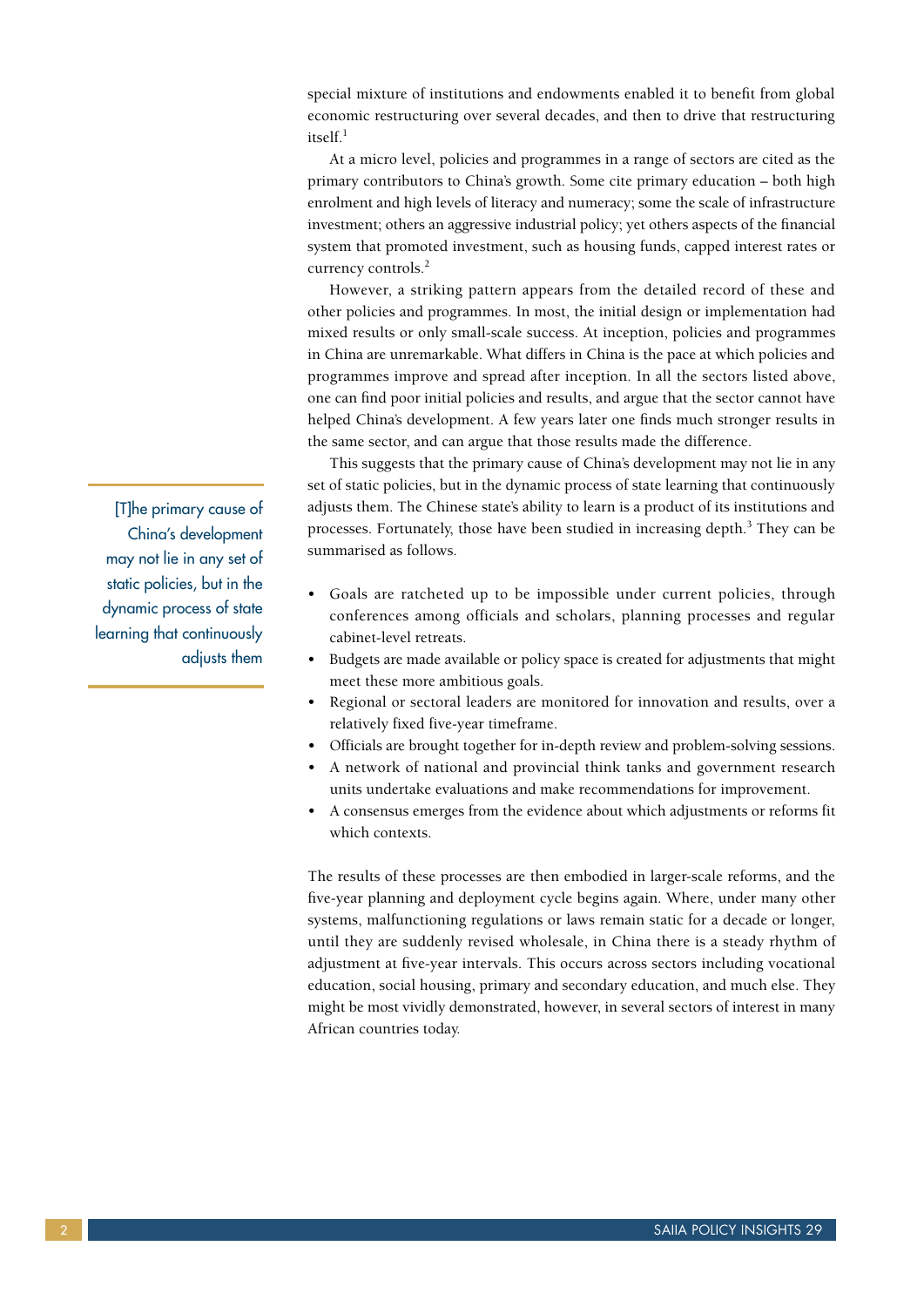# LEARNING IN DETAIL: EXAMPLES FROM INDUSTRIALISATION, AGRICULTURE AND INFRASTRUCTURE

#### Special Economic Zones (SEZs), Industrial Parks and High-Tech Zones

When China's SEZs launched in the early 1980s, a range of mistakes were made, like unpredictability in tax treatment, which threatened to deter foreign investment. Officials were able to fine-tune the regulations and investment escalated, but several SEZs were unsuccessful for years (Shenzhen being an exception, owing much to its proximity to Hong Kong).4

However, two aspects of the SEZ programme created some resilience to early failure and, in some cases, led to later success. First, the policies that would apply within the SEZs were not predefined. In fact, what was 'special' about the zones was their freedom to set and adapt their own policies. This distinguishes them from many zone programmes outside China, which have different policies from the rest of the economy, policies defined in advance, often in rigid national legislation. So, while Chinese SEZs (and Free Trade Zones today), could alter the specifics of tax legislation, in South Africa, for example, those rates are fixed by the SEZ Act of 2014 and the accompanying, one-size-fits-all regulations.<sup>5</sup> Second, Chinese SEZs were integrated into a larger system of learning, in which lessons learnt through their experiments were rolled out to 'normal' units of governance, such as large municipalities.

Two decades later, a similar process took place for 'hi-tech' parks. From 2001 municipalities were encouraged to establish these, and to apply new policy instruments to attract R&D and high-value manufacturing, from a default list provided by the national Ministry of Science and Technology. The ministry organised frequent seminars, bringing together the officials in charge of implementing the parks, and repeatedly compared results and drew lessons. Where results seemed widely promising, such as programmes to attract high-level research talent from abroad, policies were ramped up nationally; where variance persisted, such as in the exact balance of private and public funding for R&D, national programmes continued to permit local flexibility.6

Neither the earlier SEZs nor the hi-tech parks were entirely successful. Zhuhai, an SEZ near Shenzhen, failed to do nearly as well as its neighbour, and other hi-tech parks have become similar, if smaller, white elephants. But the overall record contrasts strongly with similar programmes elsewhere, such as India's which began in 2005. There, SEZs had fixed policy parameters, often unsuitable to the contexts where they were deployed, as well as little to no integration into broader processes of policy reform. When combined with a public perception of widespread corruption, deriving from the 'private sector-driven' governance model of the zones, the programme suffered a severe backlash and was largely abandoned.<sup>7</sup>

#### Rural development

Beijing did not originate China's extraordinary agricultural and rural growth in the 1980s. It began with rural officials and farmers. In 1977 peasants in a village in Anhui took the initiative and divided collective land among themselves (the 'household responsibility system'). In the next few years, the model was adapted and extended to other provinces, slowly at first and then more rapidly as its results became clear. It was combined with extension services and access to subsidised inputs in different ways as it spread (see Figure 1). Even in the late 1980s, almost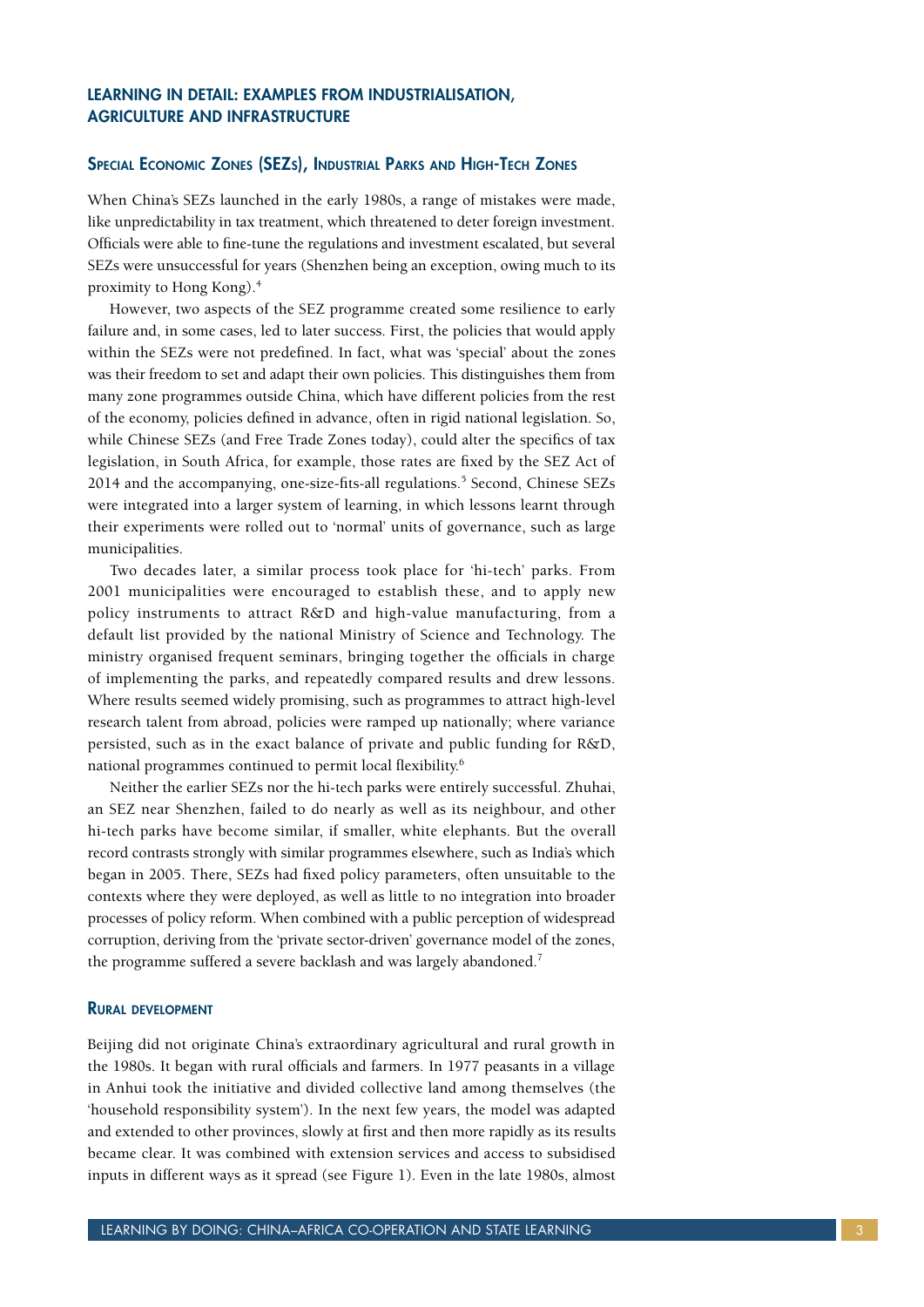half of reforms were labelled experimental, and policy learning continued, ranging from the use and form of price supports to the models for input provision.<sup>8</sup>

A similar process took place with rural industrialisation. The township and village enterprises (TVEs), which drove rural and industrial development from the mid-1980s to the mid-1990s, were completely unforeseen by the central government. Local officials and entrepreneurs initiated them as a creative response to securing property rights during the early stages of the reform movement. They spread, first, through intra- and inter-provincial networks of officials, and then were endorsed and supported in national policy. When they ceased being competitive – when property rights were more secure and large enterprises were emerging in cities – they were allowed to wither, though not before they had trained a generation of managers and funded the first wave of village-level rural infrastructure. TVEs themselves are unlikely to be a fitting policy instrument in other contexts, but the manner in which they began bottom-up, and in which the national government allowed them, learnt from them, and then moved on, is instructive.<sup>9</sup>



**Figure 1** Rural development

Source: US Department of Agriculture, Economic Research Service, http://www.ers.usda.gov/data-products/china-agriculturaland-economic-data/documentation.aspx; Pantsov AV & SI Levine, *Deng Xiaoping: A Revolutionary Life*, New York: Oxford University Press, 2015; Vogel EF, *Deng Xiaoping and the Transformation of China*, Cambridge MA: Harvard University Press, 2013, pp. 445–7; Che J & Y Qian, 'Institutional environment, community government, and corporate governance: Understanding China's township-village enterprises', *Journal of Law, Economics, & Organization*, 14, 1, 1998, pp. 1–23; Kung JK & Y Lin, 'The Decline of Township-and-Village Enterprises in China's Economic Transition', *World Development*, 35, 2007, pp. 569–584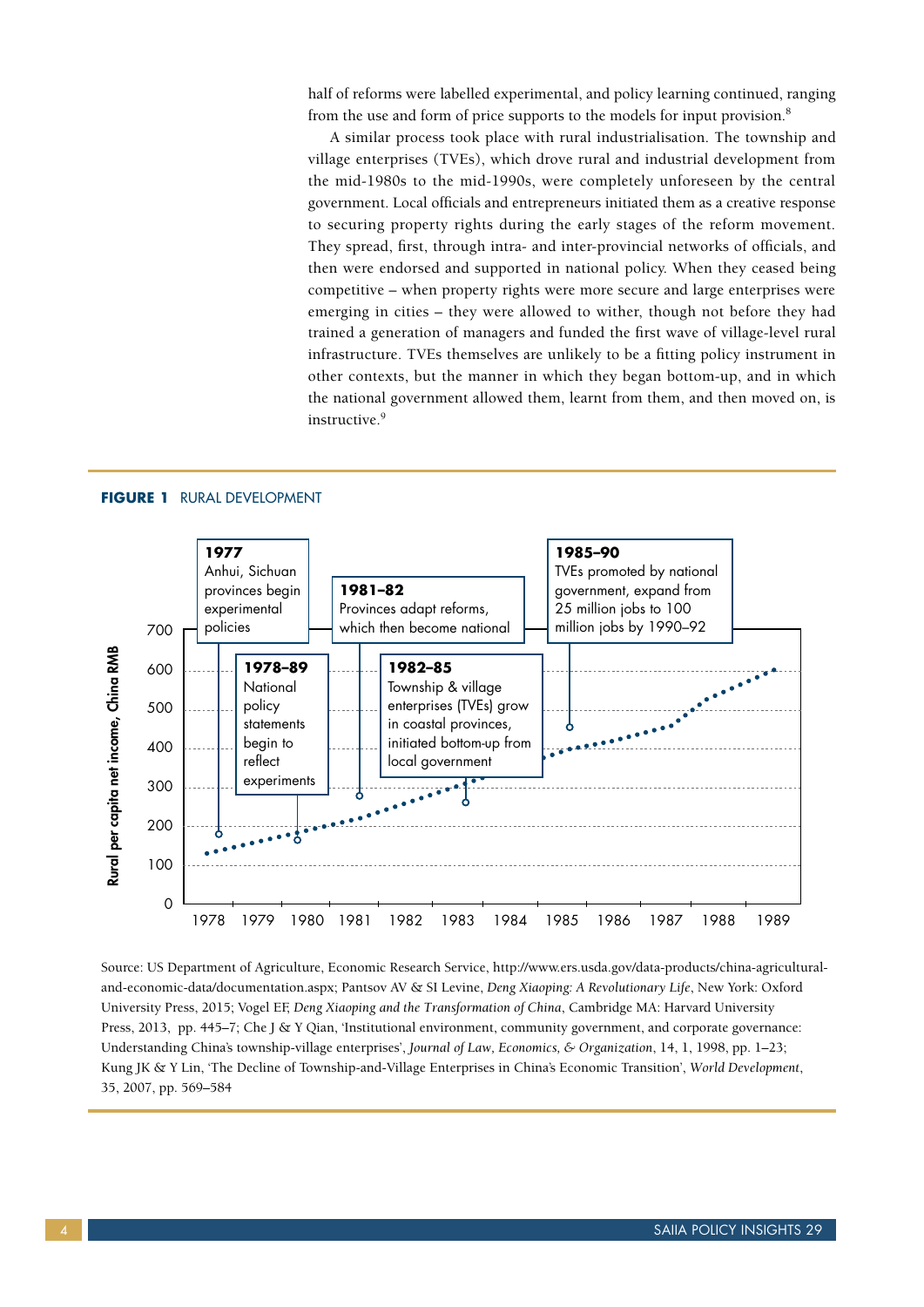#### **BUILDING INFRASTRUCTURE**

It might seem that infrastructure is the sector least suited to policy learning. It consists of large, lumpy investments that seem straightforward. In reality, infrastructure is difficult – across the developing and developed world, two-thirds of projects are late, and half do not meet their targets. These difficulties are most often caused by the 'soft' infrastructure that precedes 'hard' – the detailed financing structures, and the means of organising project selection and execution, which precede the commitment of capital and pouring of concrete. Institutional learning

#### Electricity generating capacity in china

#### **Figure 2a** TOTAL Electricity generating capacity



#### **FIGURE 2B NON-HYDROPOWER RENEWABLE GENERATING CAPACITY**



Source: US EIA (Energy Information Administration)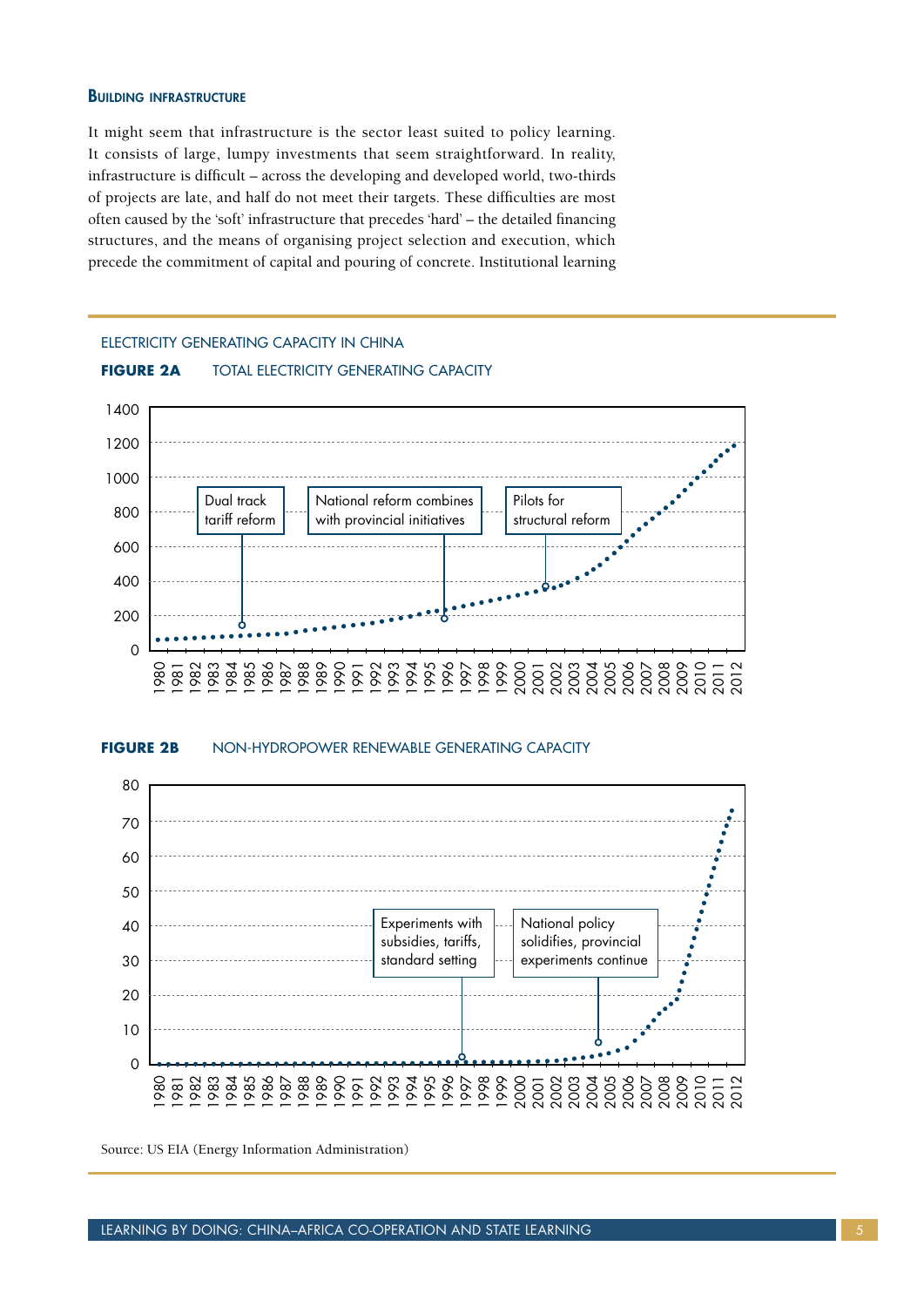in these domains is then not only possible, but, if anything, is even more necessary for sustained and large-scale infrastructure investment than is funding on its own.<sup>10</sup>

In power generation, China's extraordinary growth in capacity from 2002/3 onwards was preceded by four periods of adjustment. In 1985 a 'dual track' pricing system was introduced, one for public and one for private producers, and operations were decentralised to provincial bureaus. This delivered new capacity, while gradually introducing new investors and market mechanisms. In 1997 the state power company was corporatised, using lessons learnt from reforms in other industries. From 1999 to 2002 pilot projects were conducted on separating generation from transmission and distribution. In 2002/3, the national power company was divided into five large generating companies and two grid operators, while pricing regulations were adjusted again. In the same period, the province of Shandong introduced provincial-level reforms to public–private financing structures which led to a surge of capacity, when much of the rest of China experienced shortages. Other provinces then learnt from Shandong. The decentralised flood of capital that resulted led to an exponential growth in fossil fuel-generating capacity. A similar process from 1996 onwards then led to similar growth in renewable energy (see Figures  $2a + b$ ).<sup>11</sup>

#### Importing finished goods: taking specific policies from China

Industrial zones and parks, supposedly on the Chinese model, have spread widely in Africa recently. But the contrast between their evolution and that of Chinese zones is striking. In China, the zones were improved by policy learning and regular adjustment. In Africa, as in many other regions, they tend to be static, with unchanging regulatory frameworks and legislation, as well as isolated, with few links to broader processes of reform. Often, the idea of building zones results from a short visit by senior policymakers to China; details are worked out by paperbased analyses; at some point a consensus is reached and embodied in legislation and regulations. The poor results that follow are explained by reference to abstract principles, such as lack of 'private sector involvement' or a 'poor fit to context'. By then, the acknowledgement of failure has been postponed just long enough for the zones or parks to lose political relevance, so that mustering the will to identify and make necessary adjustments is lost.<sup>12</sup>

Importing the idea of zones and parks, without the dynamic of policy learning and programme adjustment that produced them, is analogous to African economies' tendency to import consumer goods from China, rather than build their own productive capacities. It is a specific instance of a general trend. In rural development, for example, China's approach in the 1980s was multifaceted, combining pricing reforms, extensive support mechanisms to small farms, and small-scale industrialisation through the TVEs. These policies are sometimes cited or advocated in part or in whole, but they were effective only in and through their context-specific detail, such as the forms of contracts and the precise pricing of subsidised inputs. Those details are unlikely to contain much to learn from in most African countries, but what might be learnt is how a vast state, with a large and impoverished rural population, was able to experiment and adjust and eventually derive effective policy.

In infrastructure, provincial and municipal Chinese governments, together with banks (mostly quasi-state entities) and construction companies, have learnt how to rapidly mobilise resources for large-scale infrastructure projects. The process

Importing the idea of zones and parks, without the dynamic of policy learning and programme adjustment that produced them, is analogous to African economies' tendency to import consumer goods from China, rather than build their own productive capacities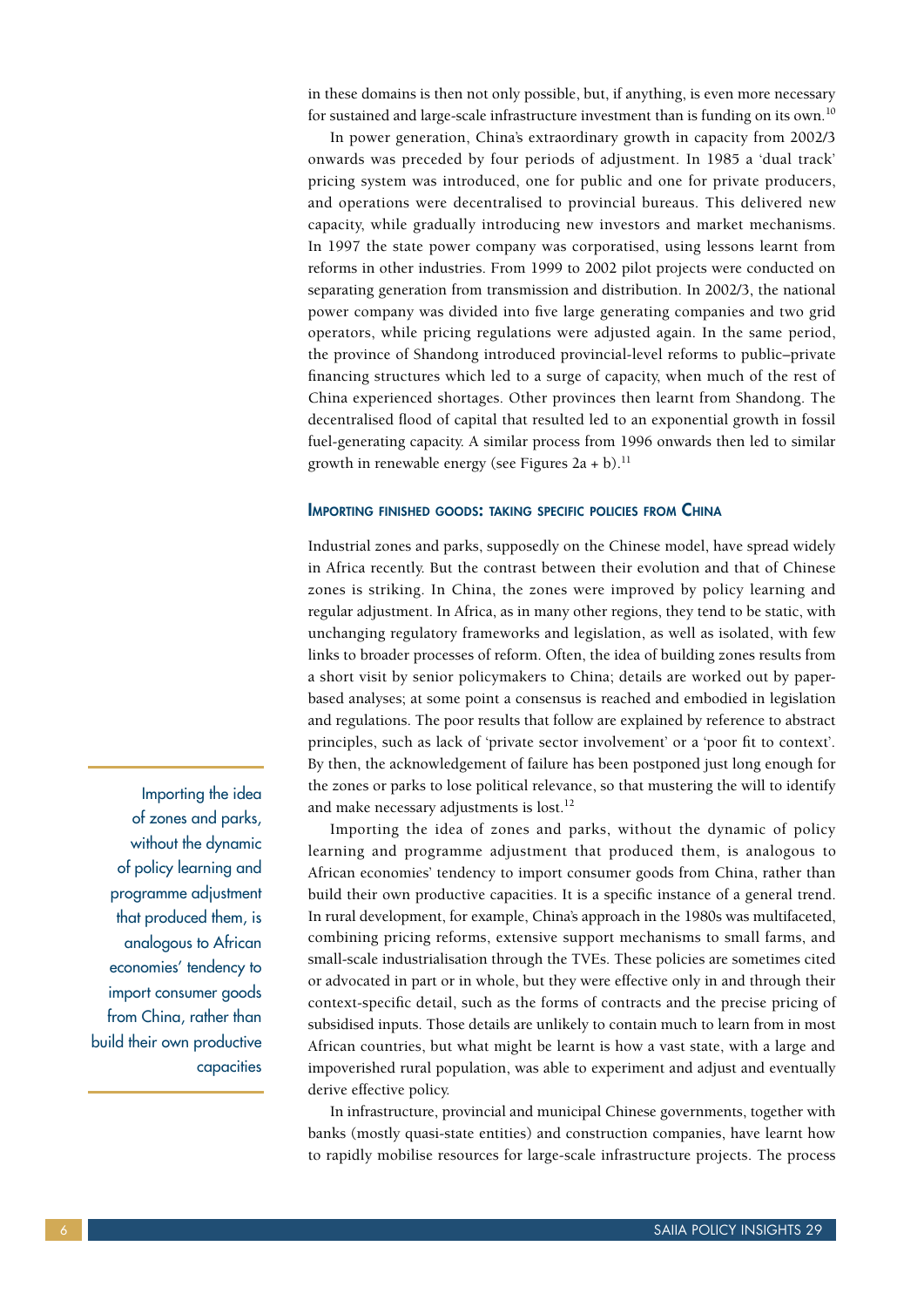described above for energy has analogues in highway construction, water treatment and much else. Indeed, in some sectors, learning 'how to get it built' may have been too effective, leading to over-capacity – though excess infrastructure capacity is a problem that is probably unlikely in many African economies for some time.

In Africa, though, the lesson that is cited from China is simply to focus on infrastructure, while the constraint on doing so is assumed to be finance. But the deeper learning from China is not just to announce ambitious plans for infrastructure, or actively seek funding for it. It is to build institutions and processes that can more effectively and quickly generate implementable infrastructure projects and deliver on them. That leads to importing not just a single plant or the technology to build a single highway (even with local building materials), but importing the means to deliver dozens of them.

#### IMPORTING THE KNOW-HOW: AN ALTERNATIVE APPROACH

The question is then what might be done. First, a focus on learning capacity implies a different set of questions for African officials and researchers to ask of and in China.

For officials on study tours in China, visiting industrial parks and zones, it implies asking not only about current incentives for investors, but what those were in the past, and how they changed, and what their governance structures were, and how those changed. For researchers across Africa, whether in government, academia or think tanks, it means engaging with Chinese policy dynamics rather than just statics. Research reports and policy documents should not only describe the current state of a policy or programme, but analyse the process of policy evolution and the institutions that generated it.

A second gap to be filled is knowledge about our own policy systems. In many African countries there is a relative lack of deep but accessible descriptions of how policy change happens, or fails to happen. This handicaps leaders and officials who wish to make policy learning faster and more effective. Such analyses are not trivial – policy systems are complex, and superficial or inadequate descriptions of them risk doing more harm than good. There must at least be a distinction between large, unpredictable lurches in programmes and policy whenever a minister or head of department changes – a type of policy *un*learning – and a continuous and predictable refinement, with occasional deeper reforms. Such change may imply the need for sustained funding for focused, structured and rigorous comparative analyses across the continent.

A third implication is China's presentation of its own evolution. Much policy learning in China may be tacit, undertaken through processes and institutions that are second nature, and current officials are unlikely to know the details of prior adjustments. However, China has university departments and think tanks whose researchers have followed policy evolution in their sector over decades. Analyses, presentations and training courses by them on the process of policy evolution in a range of sectors could be a significant and lasting contribution to Africa's development. That might, for example, be tied to a future session of the Forum on China-Africa Cooperation (FOCAC).

Finally, an ambitious research project – perhaps by pairs of Chinese and African universities – would be to compile a transparent dataset of policy change. At present there is no data that records how often policies are adjusted and with what scale and scope of change. The raw material for that exists, in legislation Research reports and policy documents should not only describe the current state of a policy or programme, but analyse the process of policy evolution and the institutions that generated it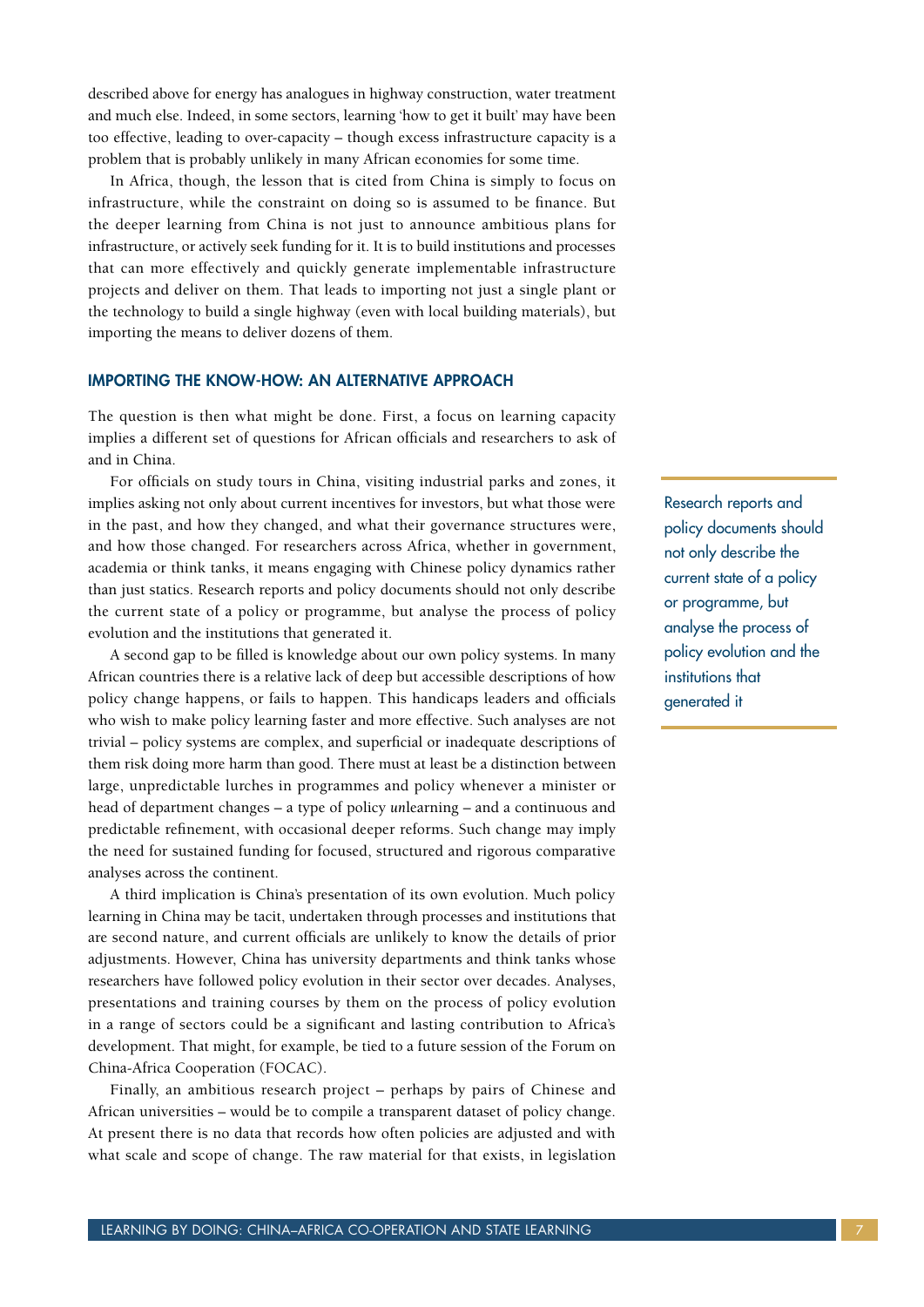[P]olicy learning can only proceed so far through research and analysis. Ultimately, learning must be achieved by doing, and here the traditional development institutions have left a persistent gap

and official gazettes, but it would be labour intensive to compile. Once gathered it might be a form of public good, facilitating a systematic comparison of learning capacities – for example, putting numbers to the distinction between unpredictable lurches and continuous improvement.

However, policy learning can only proceed so far through research and analysis. Ultimately, learning must be achieved by doing, and here the traditional development institutions have left a persistent gap.

Their processes and systems privilege inflexibility, and their transaction costs are too high to sustain the type of small, parallel experiments required by learning. The World Bank once tried to address this by creating a 'development learning loan'. This resulted in some notable successes, but then fell into disuse because the bureaucratic costs of delivering it were no lower than for a large loan.<sup>13</sup> As a result, many 'south–south learning' exchanges between African officials tend to be detached from projects that are similar enough for lessons to be useful. There is little to compare to the Chinese system of bringing together officials from neighbouring provinces, pursuing a similar project with similar goals, with slight variations in programme design and context.

This is a gap that might be filled, in part, by the new institutions for co-operation being built between China and Africa. This includes FOCAC, the China–Africa Development Fund , the various agreements and activities of the China Development Bank, and, perhaps most significantly, the New Development Bank (also known as the BRICS Bank). If these do not place some emphasis on underwriting the process of 'learning to learn', both within countries and across borders, funds are likely not to be disbursed, controversies are likely to mount, and the new development funders may become very similar to the bureaucratic old ones.

An alternative path might see the establishment of a 'learning fund' to underwrite adjustments to institutional arrangements, such as new means to manage preparatory studies, new models for leveraging private finance, or new means to fund and govern operations and maintenance. These parallel experiments might be tied into conscious efforts to extract and systematise learning, through continuous interchange. In this way, the New Partnership for Africa's Development's tradition of peer review might be renovated and applied at a project rather than at a country level, focused on achievable and practical adjustments in the processes of building infrastructure.

In parallel, the same or a separate mechanism might fund cross-sector improvements in policy learning. This might include new or renovated institutions at the centre of government, akin to the 'leading group' mechanism used to work across silos in Chinese governance; or thickening the network of practice-focused research units on the continent, akin to the network of the Chinese Academy of Social Sciences or the Development Research Centre. To retain independence, the research units might be part-funded by a combination of African countries themselves, African institutions, new and traditional development institutions and bilateral arrangements.

#### CONCLUSION: OBSTACLES AND PROSPECTS

Realistically, any of the suggestions above face significant obstacles. The most common, and the most deep-seated, is short-termism, manifested in an impatience for 'tangible results'. This is not to say that results-orientation is misplaced.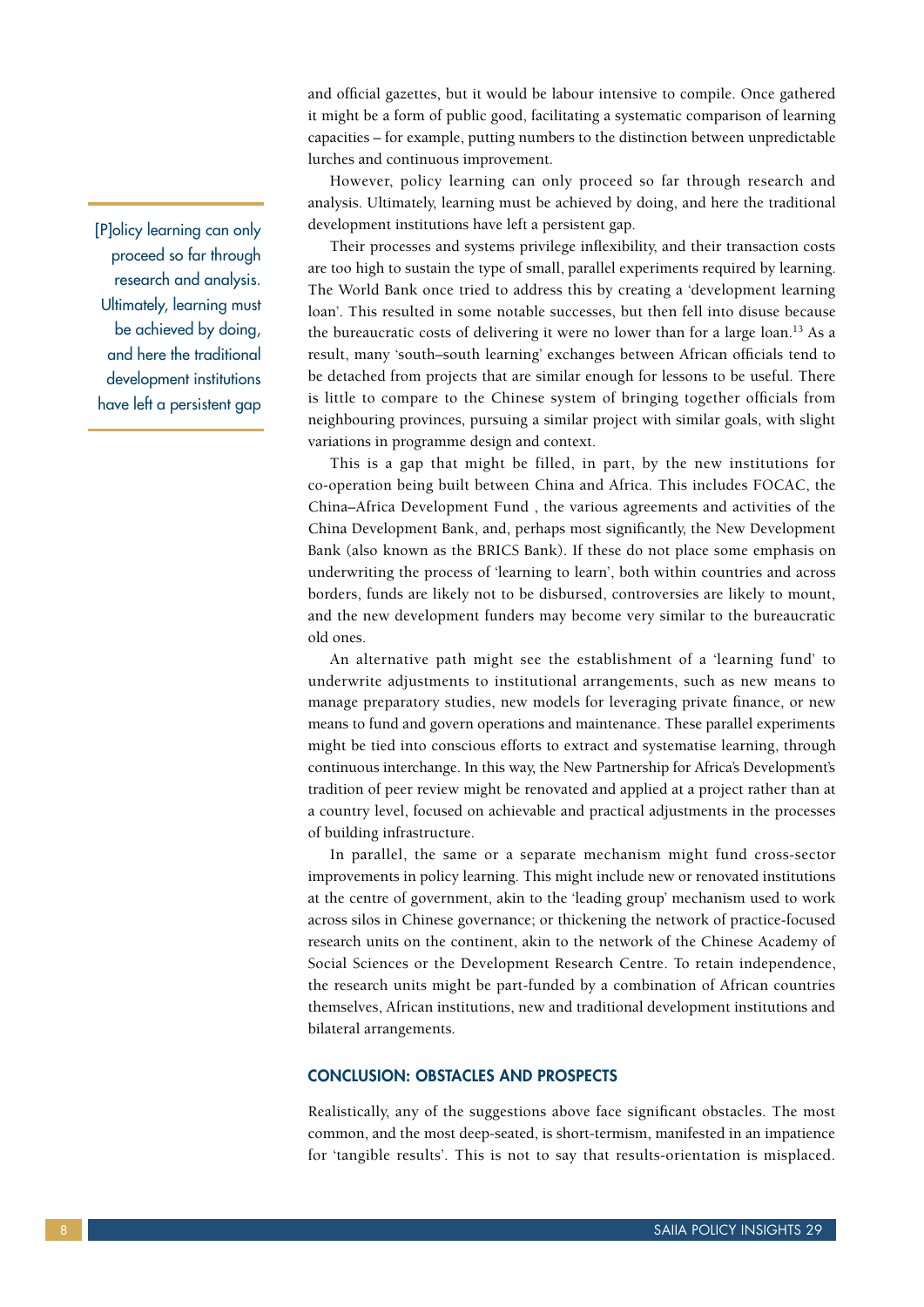Its most useful framing might, however, be found in another phrase of Deng Xiaoping from the early 1980s: 'a few results in five years, a few more in ten years, a major transformation in fifteen years'.14

This phrase sums up the dynamic of change as policy learning improves. An initial period of learning, after a period of some results and much adjustment, leads to an exponential take-off. That is reflected in the 'hockey stick' pattern seen in many graphs of outcomes in China, whether in power capacity or in university graduates. If an initiative is working not on outcomes, or the policy producing the outcomes, but the system producing the policy, it will have long lag times.

In practice, this approach may not meet the demands for rapid change and short-term results. Those demands may often be traced to volatile politics in many African countries. That same volatility makes lurching change in policy easier than steady evolution.

However, early results are possible and can generate momentum. In China the early reform period did produce a major transformation in agriculture. Given the long history of attempts at agricultural development in many African countries, it would be surprising if a great deal of policy learning did not already exist at home, albeit buried. Some countries might decide to rely on yet more external analyses and yet more technocratic consultants to devise yet another new plan for one more attempt at a promised 'green revolution'. But others might learn from China's takeoff that it might be more beneficial to systematically and coherently review their own experience, and search for buried knowledge in their own provinces and among their own officials.

Doing so would not be simple. Uncovering, filtering and using buried knowledge is difficult. However, as in China, it may produce strong short-term results that then provide the breathing space to work on deeper adjustments that yield longer-term transformation.

Even in the best case, though, that strategy requires careful rhetoric and positioning by leaders. It requires a strong commitment to goals with a deliberate ambiguity about means. In 1980, China set the goal to 'quadruple GDP per capita by 2000' – an ambitious, unwavering and easy-to-measure target that created the discipline for flexibility and learning.<sup>15</sup> It is that combination of long-term orientation, short-term self-knowledge and medium-term learning, which may be the most valuable exchange between China and Africa, and the most important activity that their institutions of co-operation can achieve.

#### **ENDNOTES**

- 1 Pritchett L & LW Summers, 'Asiaphoria meets regression to the mean', Working Paper No. 20573. Cambridge, MA: NBER (National Bureau of Economic Research), October 2014; Heilmann S & EJ Perry (eds.), *Mao's Invisible Hand: The Political Foundations of Adaptive Governance in China*. Cambridge, MA: Harvard University Press, 2011; Xu C, 'The fundamental institutions of China's reforms and development', *Journal of Economic Literature*, 49, 2011, pp. 1076–1151; Harvey D, *A Brief History of Neoliberalism*. New York: Oxford University Press, 2005; Arrighi G, *Adam Smith in Beijing: Lineages of the Twenty-First Century*, London: Verso, 2007.
- 2 A sample, by the sector on which each scholar places most explanatory weight: Human capital – Sen A, 'Quality of life: India vs. China', *The New York Review of Books*, May 12, 2011; Infrastructure – Bardhan P, 'Awakening giants, feet of clay: A comparative assessment of the rise of China and India', *Journal of South Asian Development*, 1, 2006, pp. 1–25; Financial system – Hsieh CT & PJ Klenow, 'Misallocation and manufacturing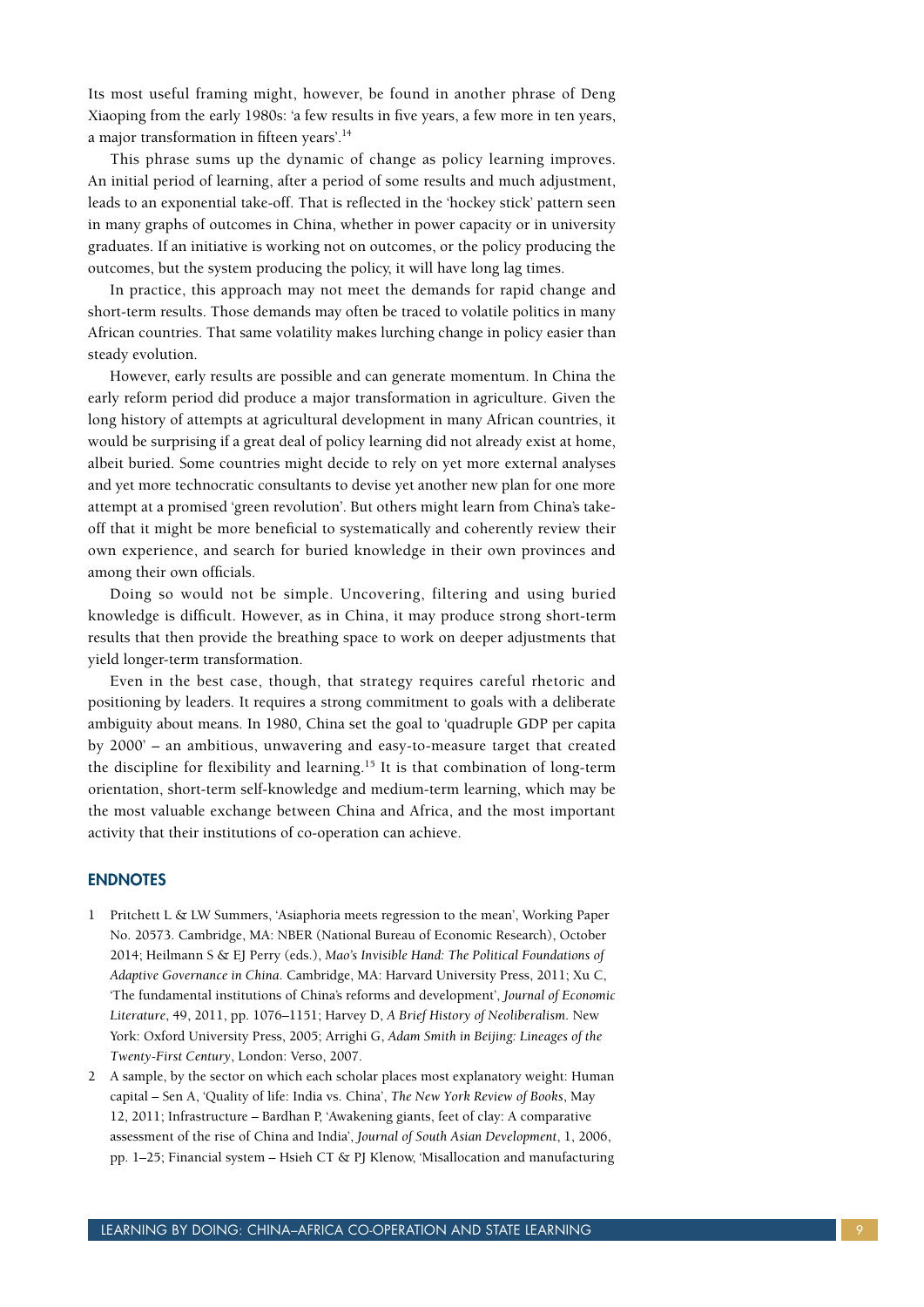TFP in China and India', *The Quarterly Journal of Economics*, 124, 2009, pp. 1403– 1448; Management – Sutton J, 'The auto-component supply chain in China and India: A benchmarking study', Occasional Paper, London: LSE (The London School of Economics and Political Science), 2004.

- 3 In addition to several works cited above, see: Rodrik D, 'The New development economics: We shall experiment but shall we learn?', Faculty Research Working Papers Series, RWP08-55. Cambridge MA: Harvard Kennedy School, October 2008. Heilmann S, 'From local experiments to national policy: The origins of China's distinctive policy process', *The China Journal*, 59, 2008, pp. 1–30. Also Xu, op cit.
- 4 Among others, Vogel EF, *Deng Xiaoping and the Transformation of China*, Cambridge MA: Harvard University Press, 2013; Zeng, D. Z. (Ed.). (2010). 'Building engines for growth and competitiveness in China: experience with special economic zones and industrial clusters', World Bank Publications.
- 5 South Africa, Department of Trade and Industry, Special Economic Zones Tax Incentive Guide, https://www.thedti.gov.za/industrial\_development/docs/SEZ\_Guide. pdf, accessed October 4, 2015; Special Economic Zones Act No. 16 of 2014. Pretoria: Government Printer.
- 6 Heilmann S, Shih L & A Hofem, 'National planning and local technology zones: Experimental governance in China's torch programme'', *The China Quarterly*, 216, 2013, pp. 896–919.
- 7 Zeng, *op. cit*. on variations in performance in China; for a review of experience in India, see Saleman Y & LS Jordan, 'The Implementation of Industrial Parks: Some Lessons Learned in India', Policy Research Working Paper, 6799. Washington, DC: World Bank, 2014.
- 8 Most recently: Pantsov AV & SI Levine, *Deng Xiaoping: A Revolutionary Life*, New York: Oxford University Press, 2015.
- 9 The literature on TVEs is extensive. Among others, see: Vogel, *op. cit*., pp. 445–7, for the unplanned nature of the TVEs, Che J & Y Qian, 'Institutional environment, community government, and corporate governance: Understanding China's townshipvillage enterprises', *Journal of Law, Economics, & Organization*, 14, 1, 1998, pp. 1–23; Kung JK & Y Lin, 'The Decline of Township-and-Village Enterprises in China's Economic Transition', *World Development*, 35, 2007, pp. 569–584.
- 10 Flyjberg B, 'What you should know about megaprojects and why', *Project Management Journal*, 45, 2, 2014, pp. 6–19. Deloitte, *Where next on the road ahead? Deloitte Infrastructure Investors Survey 2013*, 2013, http://www2.deloitte.com/uk/en/pages/ infrastructure-and-capital-projects/articles/infrastructure-investors-survey-2013.html, accessed October 4, 2015.
- 11 Ma C & L He, 'From state monopoly to renewable portfolio: Restructuring China's electric utility', *Energy Policy*, 36, 2008, pp. 1697–1711.
- 12 See, for example, some of the cases and analyses in Farole T & G Akinci (eds.), *Special Economic Zones: Progress, Emerging Challenges, and Future Directions*, Washington, DC: The World Bank, 2011.
- 13 Andrews M, *The Limitations of Institutional Reform in Development: Changing Rules for Realistic Solutions*, New York: Cambridge University Press, 2013.
- 14 'results in five years': Vogel, *op. cit*., p. 201.
- 15 'quadruple GDP per capita by 2000': *ibid*., pp. 360–361.

# ACKNOWLEDGEMENT

The Foreign Policy Programme is funded by the Swiss Agency for Development and Cooperation. SAIIA gratefully acknowledges this support.

© SAIIA 2015 (South African Institute of International Affairs)

All rights reserved. Opinions expressed are the responsibility of the individual authors and not of SAIIA.

Jan Smuts House, East Campus, University of the **Witwatersrand** 

PO Box 31596, Braamfontein 2017, Johannesburg, South Africa

Tel +27 (0)11 339-2021 Fax +27 (0)11 339-2154 www.saiia.org.za info@saiia.org.za